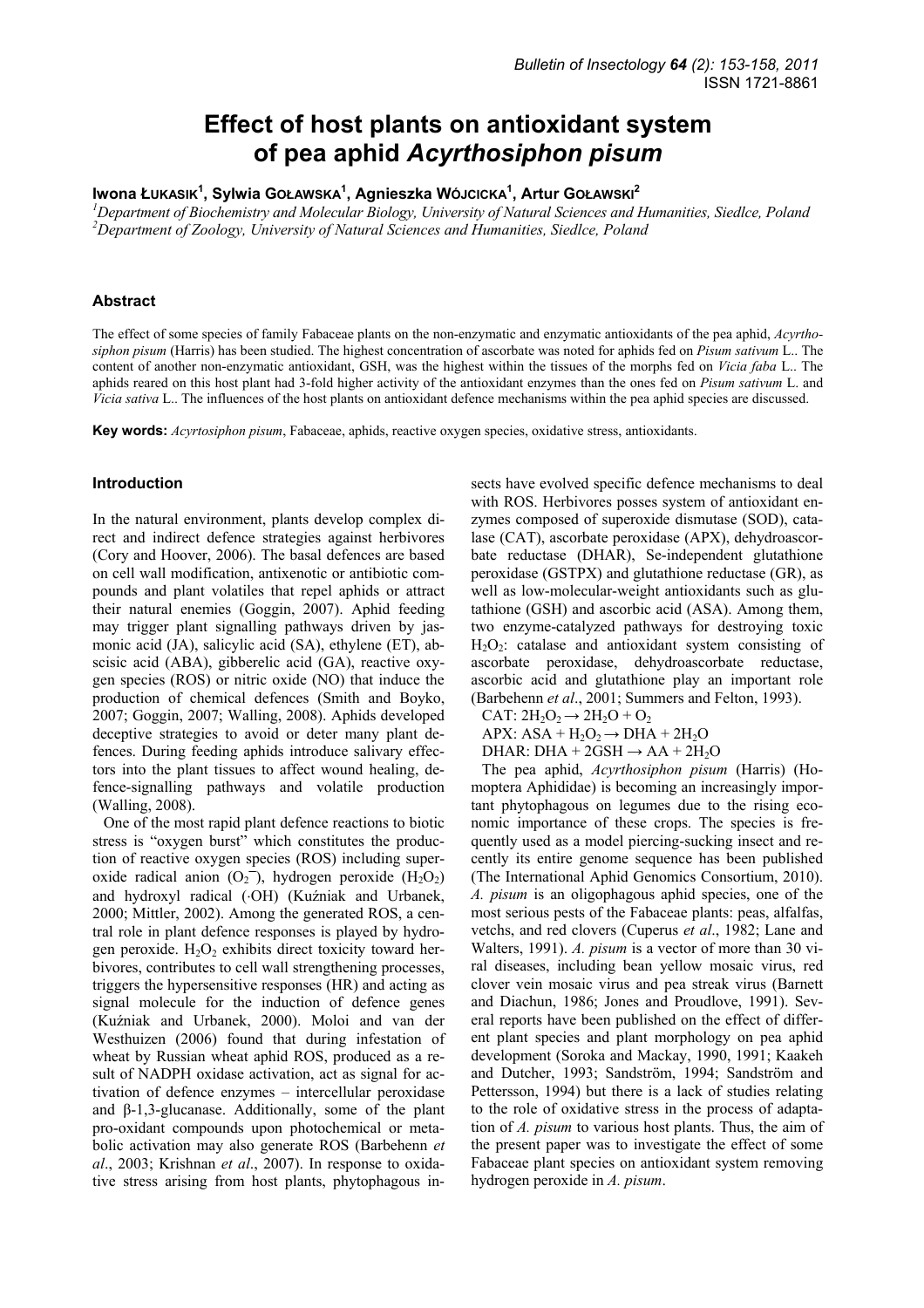#### **Materials and methods**

#### Aphids

The insects came from the aphid stock cultures kept at the University of Natural Sciences and Humanities at Siedlce. The aphids were reared on pea seedlings, in an environmental chamber (21 °C, L16:D8 photoperiod, and 70% RH). Experiments were conducted on wingless females (apterae) and nymphs of the pea aphid.

# Plants

Three species of Fabaceae were used in the experiments: *Pisum sativum* L. var. Tulipan, *Vicia faba* L. var Start and *Vicia sativa* L. var. Jaga. Seed samples were bought in Horticultural Plant Breeding Seed Production and Nursery in Ożarów Mazowiecki (administrative Warsaw, Poland). Seed samples were germinated in a climate chamber, which was kept at  $21 \pm 1$  °C, L16:D8 photoperiod, and 70% RH. The seedlings were grown in plastic pots (10 x 10 cm, 5 seedlings per pot) filled with medium nutrient fine structure compost with sand. The soil was bought in ZPHU "Umex" from Łochów (administrative Warsaw, Poland). Nine-day-old seedlings of Fabaceae were infested each 20 aphids. After the aphids had fed on seedlings for seven days, they were collected and taken for assays of antioxidants. The experiment was conducted in four replicates.

# Ascorbic acid assay

ASA concentration in aphid tissues was determined by adapting the procedure of (Omaye *et al*., 1979). 200 collected aphids were homogenized in a 67 mM potassium phosphate buffer (pH 6.5) containing 0.2 M EDTA and centrifuged at 3000 g for 15 min. Trichloroacetic acid (TCA) (1 ml of a 5% solution) was added to 0.5 ml of the supernatant, and the 1.5-ml volume was centrifuged at 12000 g for 20 min. ASA content was quantified after mixing 0.27 ml of the supernatant containing the aphid extract, 0.08 ml of 85% H<sub>3</sub>PO<sub>4</sub>, 1.37 ml of 0.5% α,α' – dipirydyl, and 0.28 ml of 1% FeCl3. The reaction mixtures were incubated at 42 °C for 40 min, and absorbance at 525 nm was measured against a control containing 0.27 ml of 67 mM K-phosphate buffer (pH 6.5) instead of the aphid homogenate. ASA content was calculated from a calibration curve prepared with standards and was expressed in nmol per mg of protein.

# Glutathione assay

Total glutathione concentration in aphid tissues was determined with an enzymatic recycling assay based on glutathione reductase (Griffith, 1980). Briefly, 200 collected aphids were homogenized in 50 mM phosphate buffer  $pH = 7.8$  containing 0.2 M EDTA and centrifuged at 3000 g for 15 min. The obtained supernatants were recentrifuged after addition of 50% TCA. Content of glutathione was determined after mixing 0.5 ml of the aphid extracts, 0.3 ml of 0.3 mM NADPH, 0.1 ml of 6 mM DTNB [5,5'-dithiobis-(2-nitrobenzoic acid)] and 0.1 ml of GR (50 units/ml). The absorbance at 412 nm was recorded after 5 min at room temperature. The GSH content within the aphid homogenates was determined by comparing the rate of absorbance change to that of glutathione standards of known concentrations and was expressed as nmol per mg of protein.

# Catalase assay

CAT activity was measured as described by Aebi (1984). 20 collected aphids were homogenized in 67 mM potassium phosphate buffer (pH 7) for 5 min at 0 °C. The homogenates were filtered through two layers of cheesecloth and centrifuged at 3000 g for 15 min. 0.5 ml of aphid extracts was added to 0.5 ml 30 mM  $H<sub>2</sub>O<sub>2</sub>$  and disappearance of hydrogen peroxide was measured at 240 nm during 3 min at 30 s intervals. Activity of the catalase was expressed as µmol decomposed  $H_2O_2$  per minute per mg protein.

#### Ascorbate peroxidase assay

APX activity was determined according to Asada (1984). 100 collected aphids were homogenized in 67 mM potassium phosphate buffer (pH 7) for 5 min at 0 °C. The homogenates were filtered through two layers of cheesecloth and centrifuged at 3000 g for 15 min. The reaction mixture consisted of 0.75 ml of crude homogenate of aphids and 0.25 ml of 67 mM potassium phosphate buffer (pH 7) containing 2.5 mM ascorbic acid and  $0.2$  ml of 30 mM  $H_2O_2$ . The decrease in absorbance at 290 nm was monitored for 5 min using a spectrophotometer. Boiled samples served as controls. APX activity was expressed as µmol ascorbate oxidized/min/mg protein, using an extinction coefficient of  $2.8 \text{ mM}^{-1} \text{ cm}^{-1}$ 

# Dehydroascorbate reductase assay

DHAR activity was determined by adapting the procedure of Asada (1984). 100 collected aphids were homogenized in 67 mM potassium phosphate buffer (pH 7) for 5 min at 0 °C. The homogenates were filtered through two layers of cheesecloth and centrifuged at 3000 g for 15 min. The reaction mixture consisted of 0.6 ml of crude homogenate of aphids, 0.1 ml of 5 mM GSH, 0.1 ml of 0.1 mM EDTA and 0.2 ml of 0.06 mM DHA in 67 mM potassium phosphate buffer pH 7. The enzyme activity was determined by the formation of ASA at 265 nm. The increase in absorbance at 265 nm was monitored for 6 min against the blank contained boiled homogenates. DHAR activity was calculated as nmol ASA/min/mg protein.

# Protein assay

The protein content in the studied aphid supernatants was determined using the method given by Bradford (1976).

#### **Statistics**

All data are reported as means  $\pm$  SD,  $n = 4$ , where each replication represents one independent aphid homogenate. Data were subjected to a one-way analysis of variance (ANOVA) followed by the Tukey's multiplerange test.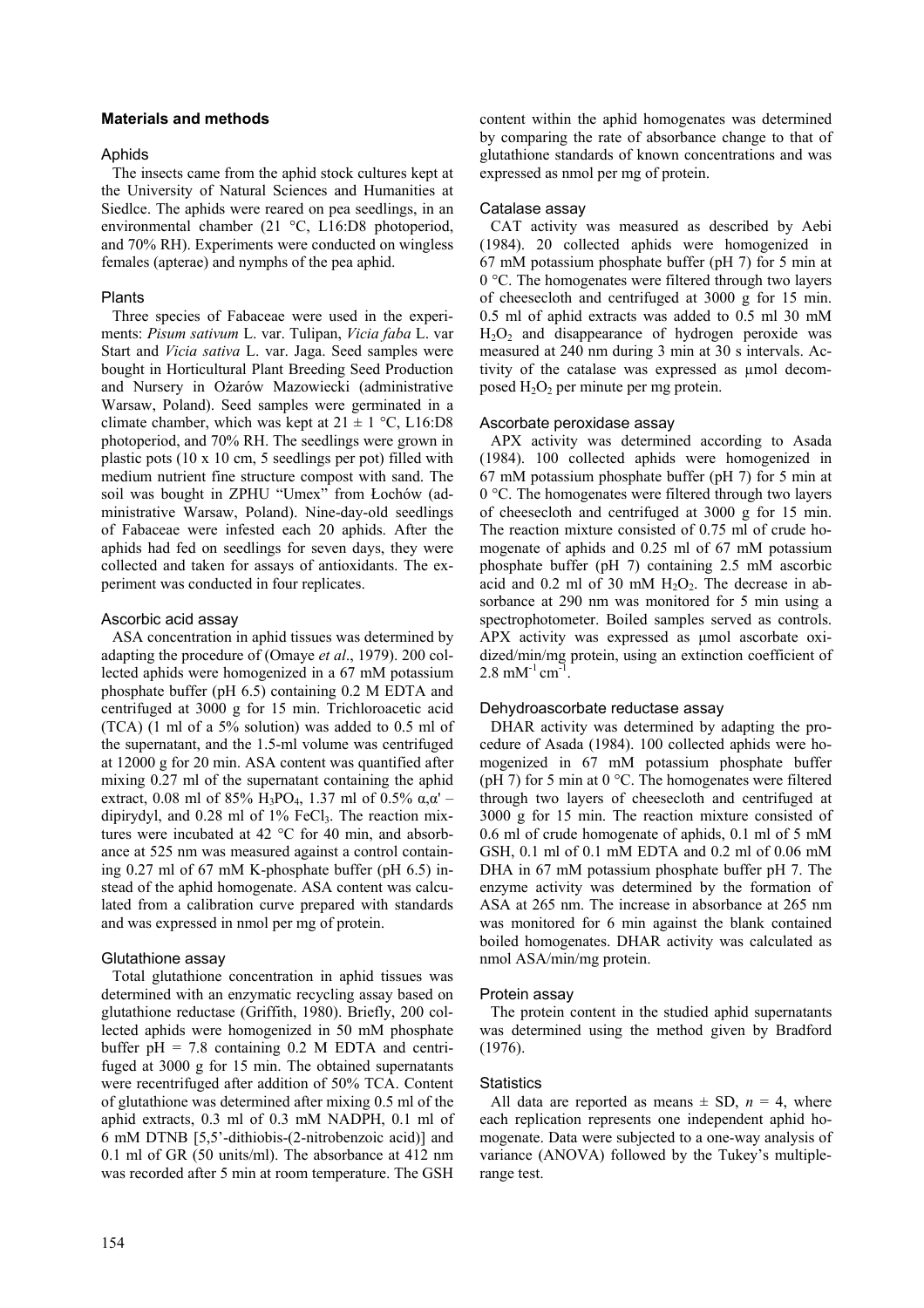#### **Results and discussion**

Removing toxic hydrogen peroxide is very important for herbivorous insects because they lack a Sedependent glutathione peroxidase, which is a main antioxidant enzyme for neutralizing hydrogen peroxide in mammalian tissues (Ahmad *et al*., 1987). The genome of *A. pisum* lacks the genes encoded selenocysteine (The International Aphid Genomics Consortium, 2010). However, it may be compensated for the presence of the specific peroxidase activity of glutathione transferase (GSTPX), which catalyzes the reduction of wide range of hydroperoxides (Łukasik and Goławska, 2007). The pea aphid have a least 18 genes encoding glutathione-Stransferases (GST) that may detoxify stress agents, including ROS (Gerardo *et al.,* 2010; Ramsey *et al.,* 2010). A comparison of *Myzus persicae* (Sulzer) cDNA and *A. pisum* genomic sequences showed no differences in the number of glutathione-S-transferase genes but cytochrome P-450 gene family was 40% larger in *M. persicae* than in *A. pisum*. It is partially consistent with hypothesis that the different host ranges of the two aphids caused that generalist (*M. persicae*) requires a greater number of detoxification enzymes than a specialist (*A. pisum*) (Ramsey *et al*., 2010).

Since catalase is inefficient at removing low concentrations of hydrogen peroxide, alternative mechanism in the form of an ascorbate-recycling system (ASA, APX, GSH and DHAR) seems to be very important in protection of herbivores against oxidative stress. Hitherto antioxidant system for removing hydrogen peroxide has been detected in Lepidoptera larvae and other leafchewing insects (Barbehenn *et al*., 2001; Mathews *et al*., 1997; Wang *et al*., 2001; Krishnan and Kodrik, 2006) as well as in sucking-piercing insects, including aphids (Figueroa *et al*., 1999; Loayza-Muro *et al*., 2000; Lukasik, 2007). The obtained results showed the pea aphid had less efficient antioxidant mechanisms than the cereal aphids with regard to lower level of CAT and APX (Lukasik, 2007; Łukasik *et al*., 2009). It may be associated with the presence of specific compounds in the cereals (e.g. hydroxamic acids) that affected antioxidant system (Figueroa *et al*., 1999).

The results of this study demonstrate that Fabaceae plants clearly affected the content of non-enzymatic antioxidants and antioxidant enzymes in the pea aphid. The concentration of GSH and ASA within studied aphid morphs varied depending on the host plant on which they were reared (table 1). The highest GSH level

was recorded for morphs that fed on a broad bean (ANOVA:  $F_{1.5} = 701.03$ ,  $p < 0.001$ ). The aphids reared on this host plant had 2-fold higher concentration of GSH in comparison with insects fed on vetch. In contrast, the content of another non-enzymatic antioxidant, ASA, was the highest in tissues of morphs reared on pea (ANOVA:  $F_{1.5} = 737.56$ ,  $p < 0.001$ ). The wingless females that fed on vetch and broad bean had similar ASA concentration whereas the nymphs showed 2-fold higher level of this antioxidant during feeding on vetch. Because the level of low-molecular-weight antioxidants is one of the biochemical markers of oxidative stress, differences in ASA and GSH content within aphid tissues point to diversity of defence mechanisms of host plants against the aphids. Petrić-Mataruga *et al*. (1997) suggest that regulation of the level of GSH in herbivores may be one of the rapid forms of adaptive responses against nutritive and oxidative stress. Previously, it has been reported that the alteration of the diet caused changes in the GSH amount in the midgut of *Lymantria dispar* (L.) (Petrić-Mataruga *et al*., 1997). The concentration of ASA within gut tissues of *Trichoplusia ni* (Hubner) and *Depressaria pastinacella* (Duponchel) varied in proportion to levels of ASA in the diets (Timmermann *et al.,* 1999). Our previous studies demonstrated the depletion of GSH and ASA in the cereal aphids upon treatment of plant *o*-dihydroxyphenols (Łukasik, 2006; Łukasik *et al.,* 2009). Thus pro-oxidants status of host plants and their qualitative composition may affect level of nonenzymatic antioxidants within aphid tissues.

Among the studied morphs, GSH concentrations were higher for apterae females in comparison to nymphs fed on all studied host plants. A different pattern was recorded for ascorbate, where the studied morphs reared on pea and broad bean had similar ASA content whereas nymphs fed on vetch contained significantly higher level of ASA than apterae. Krishnan *et al*. (2007, 2009) noted a lower level of ROS and a higher antioxidant potential in adults of *Leptinotarsa decemlineata* (Say) than in the larval stage. Different results were obtained for morphs of cereal aphids, in which the ASA and GSH concentrations were higher within nymph tissues than apterae ones (Łukasik, 2006; Łukasik *et al.*, 2009).

Goławska (unpublished data) proved that the most suitable host for *A. pisum* is pea plant. The aphids fed on pea showed higher fecundity and survival than those feeding on broad bean, alfalfa or clover. This may be conditioned by a very high level of ASA within tissues of aphids fed on the pea. ASA is an essential nutrient for insects that is

**Table 1.** Content of the GSH and ASA (nmol/mg protein) within tissues of the pea aphid fed on Fabaceae plants.

| Host plant | Aphid morphs | GSH                      | ASA                  |
|------------|--------------|--------------------------|----------------------|
| Pea        | apterae      | $17.50 \pm 0.51^{\circ}$ | $880 \pm 27^{\rm a}$ |
|            | nymph        | $11.76 \pm 0.36^{\circ}$ | $850 \pm 30^{\circ}$ |
| Broad bean | apterae      | $22.57 \pm 0.42^{\circ}$ | $280 \pm 12^{\circ}$ |
|            | nymph        | $16.67 \pm 0.39^b$       | $240 \pm 19^{\circ}$ |
| Vetch      | apterae      | $11.11 \pm 0.43^c$       | $280 \pm 17^{\circ}$ |
|            | nymph        | $8.11 \pm 0.19^d$        | $440 \pm 21^{6}$     |

Data are presented as mean  $\pm$  SD; n = 4.

Values in columns not followed by the same letter are significantly different (ANOVA:  $p \le 0.001$ ).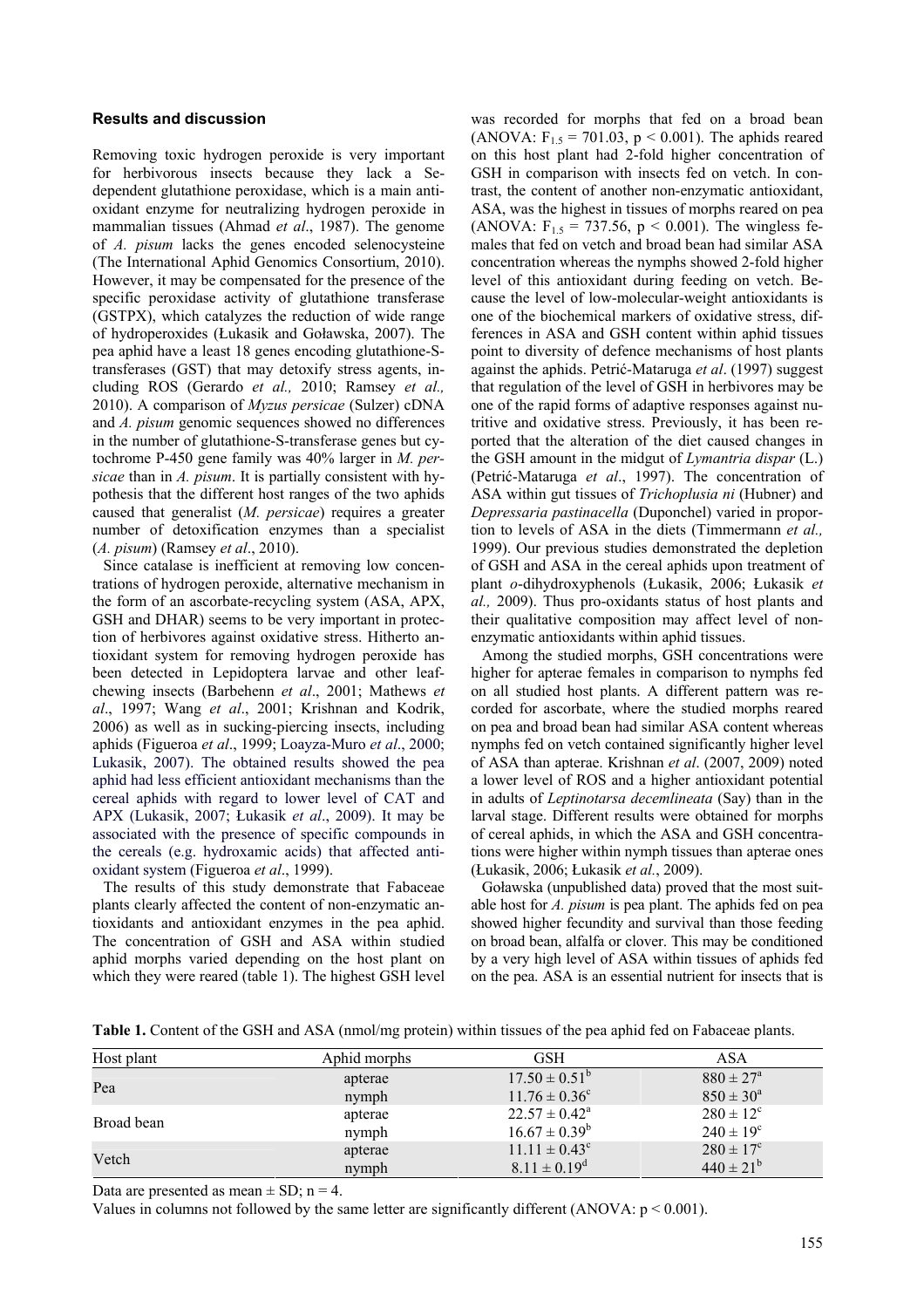| Host plant | Aphid morphs | <b>CAT</b>               | APOX                    | <b>DHAR</b>                   |
|------------|--------------|--------------------------|-------------------------|-------------------------------|
| Pea        | apterae      | $7.61 \pm 0.30^e$        | $0.08 \pm 0.02^c$       | $25.38 \pm 2.63^{\circ}$      |
|            | nymph        | $8.50 \pm 0.25^{\circ}$  | $0.11 \pm 0.03^c$       | $99.93 \pm 5.33^{\circ}$      |
| Broad bean | apterae      | $15.06 \pm 0.21^{\circ}$ | $0.22 \pm 0.05^{ab}$    | $96.07 \pm 3.28^{\circ}$      |
|            | nymph        | $16.67 \pm 0.40^{\circ}$ | $0.29 \pm 0.07^{\rm a}$ | $299.98 \pm 15.27^{\circ}$    |
| Vetch      | apterae      | $8.59 \pm 0.16^{\circ}$  | $0.12 \pm 0.03^{\circ}$ | $40.00 \pm 2.29$ <sup>d</sup> |
|            | nymph        | $15.83 \pm 0.35^{\circ}$ | $0.16 \pm 0.02^{bc}$    | $127.47 \pm 6.31^b$           |

**Table 2.** Activity of the CAT ( $\mu$ mol H<sub>2</sub>O<sub>2</sub>/min/mg protein), APOX ( $\mu$ mol ASA oxidized/min/mg protein) and DHAR (nmol ASA/min/mg protein) within tissues of the pea aphid fed on Fabaceae plants.

Data are presented as mean  $\pm$  SD; n = 4.

Values in columns not followed by the same letter are significantly different (ANOVA:  $p \le 0.001$ ).

involved in many metabolic processes and required for normal growth, reproduction and development.

The highest level of studied antioxidant enzymes was noted in morphs reared on broad bean (ANOVA:  $F_{1.5}$  = 822.41,  $p < 0.001$  for CAT;  $F_{1.5} = 16.26$ ,  $p < 0.001$  for APX;  $F_{1.5} = 719.70$ ,  $p < 0.001$  for DHAR). In comparison to broad bean, vetch and pea reduced aphid enzyme activities. The aphids fed on these host plants had 2- or 3 fold lower levels of the studied enzymes than insects originating from broad bean. Comparing the other host plants, the induction of enzyme activities was shown to be greater in aphids fed on vetch than in those fed on pea (table 2). Krishnan and Kodrik (2006) observed a significant up-regulation of CAT and APX activity in *Spodoptera littoralis* (Boisduval) fed on plant diet in comparison to semi-artificial diet. Thus insects are able to adapt quickly to increased oxidative stress arising from plant pro-oxidant allelochemicals by regulation of antioxidant enzyme activities (Ahmad and Pardini, 1990; Krishnan and Kodrik, 2006; Lukasik, 2007). Petrić-Mataruga *et al*. (1997) observed induction or inhibition of antioxidant enzymes when the effect of host plant of different population origins on the antioxidant defence of *L. dispar* was studied. A comparison of antioxidant status of three species of Lepidoptera differing in their preference of host plant – *T. ni*, *Spodoptera eridania* (Stoll), *Papilio polyxenes* F. pointed towards a correlation of antioxidant defence with natural feeding habits of these insects and their susceptibility to pro-oxidant plant compounds in the diet (Ahmad and Pardini, 1990). The high antioxidant enzyme activities within tissues of aphids fed on broad bean suggest that this host plant may possess allelochemical compounds acting as inducers of antioxidant system. Figueroa *et al*. (1999) reported the twofold increase of CAT activity in the grain aphid *Sitobion avenae* (F.) fed on DIM-BOA-containing artificial diets with respect to control diets without DIMBOA. This contrasts with the results obtained by Loayza-Muro *et al.* (2000) that indicate no significant effect of wheat cultivars differing in the hydroxamic acid concentrations on CAT activity within the grain aphid. Łukasik (2009) noted the induction of CAT activity in migrants of *Rhopalosiphum padi* (L.) after transfer from primary (bird cherry) to secondary (triticales) host plants, but the level of activity was closely associated with feeding duration on the secondary host. Krishnan and Sehnal (2006) noted that the ingestion of tannic acid significantly increased the activity of CAT and APOX in the midgut of *S. littoralis* larvae. These results are in accordance with our studies in which exposure of cereal aphids to plant pro-oxidants clearly induced the activity of APOX (Łukasik *et al.*, 2009). This increase of APOX activity within cereal aphids under the influence of *o*-dihydroxyphenols may compensate for the inhibition of catalase by these compounds (Lukasik, 2007). However, studies of the ascorbate-recycling system in the midgut of caterpillars *Malacosoma disstria* (Hubner) and *Orgyia leucostigma* (Smith) showed that APOX and CAT activities were reduced by ingestion of tannic acid (Barbehenn *et al*., 2001). Thus the induction/inhibition of antioxidant system might depend on insect species and on biochemical properties of enzymes. For example, quercetin, a pro-oxidant flavonoid, caused an increase of superoxide dismutase (SOD) activity within cereal aphid tissues, but significantly suppressed the CAT and the glutathione reductase (GR) activity (Lukasik, 2007; Łukasik and Goławska, 2007).

Among the studied aphid morphs the highest activities for CAT and DHAR were found for nymphs. In case of the DHAR, nymphs had nearly 3-fold higher activity than wingless apterae fed on the studied host plants. Different results were obtained for the APX, where apterae as well as nymphs reared on all tested Fabaceae plants had comparable enzyme activities (table 2). These results may point out more effective antioxidant mechanisms that protect nymphs from damages caused by oxidative stress. It was evidenced by results of our earlier studies related to antioxidant mechanisms in cereal aphids in which nymphs had higher levels of enzymes targeting  $H_2O_2$  than apterae adults (Lukasik, 2007; Łukasik *et al.*, 2009).

# **Conclusions**

It was evidenced by results presented here that host plants clearly affected the antioxidant defence mechanisms in the pea aphid tissues. The pea seems to be the most suitable host to *A. pisum* since aphids reared on this plant had the lowest level of antioxidant enzymes and the highest content of the main non-enzymatic antioxidant - ascorbate. This is probably conditioned by a lower level of specific plant metabolites that may promote the oxidative stress within herbivores tissues. The larval stages of *A. pisum* seem to posses more effective antioxidant mechanisms than wingless females with regard to higher activity of enzymes removing  $H_2O_2$ .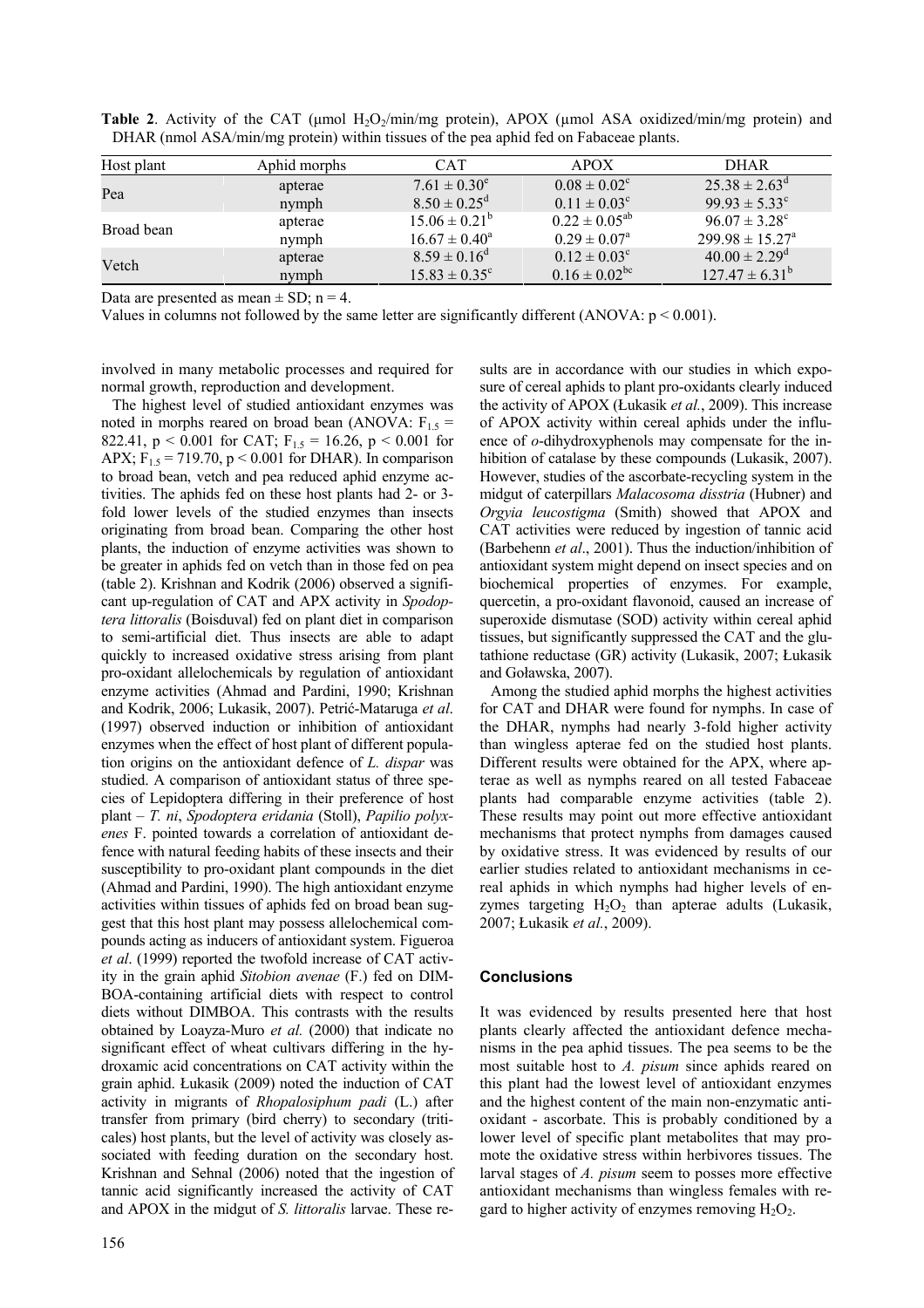#### **References**

- AEBI H., 1984.- Catalase in vitro.- *Methods in Enzymology*,  $105 \cdot 121 - 126$
- AHMAD S., PARDINI R. S., 1990. Mechanisms for regulating oxygen toxicity in phytophagous insects.- *Free Radicals in Biology and Medicine*, 8: 401-413.
- AHMAD S., PRITSOS C. A., BOWEN S. M., KIRKLAND K. E., BLOMQUIST G. J., PARDINI R. S., 1987.- Activities of enzymes that detoxify superoxide anion and related oxyradicals in *Trichoplusia ni*.- *Archives of Insect Biochemistry and Physiology*, 7: 85-96.
- ASADA K., 1984.- Chloroplasts: formation of active oxygen species and its scavenging.- *Methods in Enzymology*, 105: 422-429.
- BARBEHENN R. V., BUMGARNER S. L., ROOSEN E. F., MARTIN M. M., 2001.- Antioxidant defenses in caterpillars: role of the ascorbate-recycling system in the midgut lumen.- *Journal of Insect Physiology*, 47: 349-357.
- BARBEHENN R. V., POOPAT U., SPENCER B., 2003.- Semiquinone and ascorbyl radicals in the gut fluids of caterpillars measured with EPR spectrometry.- *Insect Biochemistry and Molecular Biology*, 33: 125-130.
- BARNETT O. W., DIACHUN S., 1986.- Virus diseases of clovers: etiology and crop losses, pp. 625-675. In: *Viruses infecting forage legumes* (EDWARDSON J. R.,CHRISTIE G., Eds).- Florida Agricultural Experiment Station, Gainesville, USA.
- BRADFORD M. M., 1976.- A rapid and sensitive method for the quantitation of microgram quantities of protein utilizing the principle of protein-dye binding.- *Analytical Biochemistry*, 72: 248-254.
- CORY J. S., HOOVER K., 2006.- Plant-mediated effects in insect-pathogen interactions.- *Trends in Ecology and Evolution*, 21 (5): 278-286.
- CUPERUS C. W., RADCLIFFE E. B., BARNES D. K., MARTEN G. C., 1982.- Economic injury levels and economic thresholds for pea aphid, *Acyrthosiphon pisum* (Harris) on alfalfa.- *Crop Science*, 1: 453-463.
- FIGUEROA C. C., KOENIG C., ARAYA C., SANTOS M. J., NIE-MEYER H. M., 1999.- Effect of DIMBOA, a hydroxamic acid from cereals, on peroxisomal and mitochondrial enzymes from aphids: evidence fort he presence of peroxisomes in aphids.- *Journal of Chemical Ecology*, 25: 2465-2475.
- GERARDO N. M., ALTINCICEK B., ANSELME C., ATAMIAN H., BARRIBEAU S. M., DE VOS M., DUNCAN E. J., EVANS J. D., GABALDÓN T., GHANIM M., HEDDI A., KALOSHIAN I., LA-TORRE A., MOYA A., NAKABACHI A., PARKER B.J., PÉREZ-BROCAL V., PIGNATELLI M., RAHBÉ Y., RAMSEY J. S., SPRAGG C. J., TAMAMES J., TAMARIT D., TAMBORINDEGUY C., VINCENT-MONEGAT C., VILCINSKAS A., 2010.- Immunity and other defenses in pea aphid, *Acyrtosiphon pisum*.- *Genome Biology*, 11: R21.
- GOGGIN F. L., 2007.- Plant-aphid interactions: molecular and ecological perspectives.- *Current Opinion in Plant Biology*,  $10.399 - 408$
- GRIFFITH O. W., 1980.- Determination of glutathione and glutathione disulfide using glutathione reductase and 2 vinylpyridine.- *Analytical Biochemistry*, 106: 207-212.
- JONES R. A. C., PROUDLOVE W., 1991.- Further studies on cucumber mosaic virus infection of narrow-leafed lupin (*Lupinus angustifolius*): seed-borne infection, aphid transmission, spread and effects on grain yield.- *Annals of Applied Bioloy*, 118: 319-329.
- KAAKEH W., DUTCHER J. D., 1993.- Rates of increase and probing behaviour of *Acyrthosiphon pisum* (Homoptera: Aphididae) on preferred and nonpreferred host cover crops.- *Environmental Entomology*, 22: 1016-1021.
- KRISHNAN N., KODRIK D., 2006.- Antioxidant enzymes in *Spodoptera littoralis* (Boisduval): are they enhanced to protect gut tissues during oxidative stress?- *Journal of Insect Physiology*, 52: 11-20.
- KRISHNAN N., SEHNAL F., 2006.- Compartmentalization of oxidative stress and antioxidant defense in the larval gut of *Spodoptera littoralis*.- *Archives of Insect Biochemistry and Physiology*, 63: 1-10.
- KRISHNAN N., KODRIK D., TURANLI F., SEHNAL F., 2007.- Stagespecific distribution of oxidative radicals and antioxidant enzymes in the midgut of *Leptinotarsa decemlineata*.- *Journal of Insect Physiology*, 53: 67-74.
- KRISHNAN N., KODRIK D., KŁUDKIEWICZ B., SEHNAL F., 2009.- Glutathione-ascorbic acid redox cycle and thioredoxin reductase activity in the digestive tract of *Leptinotarsa decemlineata* (Say).- *Insect Biochemistry and Molecular Biology*, 39: 180-188.
- KUŹNIAK E., URBANEK H., 2000.- The involvement of hydrogen peroxide in plant responses to stresses.- *Acta Physiologiae Plantarum*, 22: 195-203.
- LANE A., WALTERS K. F. A., 1991.- Effect of pea aphid (*Acyrthosiphon pisum*) on the yield of combining peas.- *Aspects of Applied Biology*, 27: 363-368.
- LOAYZA-MURO R., FIGUEROA C. C., NIEMEYER H. M., 2000.- Effect of two wheat cultivars differing in hydroxamic acid concentration on detoxification metabolism in the aphid *Sitobion avenae*.- *Journal of Chemical Ecology*, 26: 2725-2736.
- ŁUKASIK I., 2006.- Effect of *o*-dihydroxyphenols on antioxidant defence mechanisms of cereal aphids associated with glutathione.- *Pestycydy/Pesticides*, 3-4: 67-73.
- LUKASIK I., 2007.- Changes in activity of superoxide dismutase and catalase within cereal aphids in response to plant *o*dihydroxyphenols.- *Journal of Applied Entomology*, 131: 209-214.
- ŁUKASIK I., 2009.- Effect of host alternation on the activity of adaptive enzymes of the bird cherry-oat aphid *Rhopalosiphum padi* (L.).- *Journal of Pest Science*, 82: 203-209.
- ŁUKASIK I., GOŁAWSKA S., 2007.- Activity of Se-independant glutathione peroxidase and glutathione reductase within cereal aphid tissues.- *Biological Letters*, 4: 31-39.
- ŁUKASIK I., GOŁAWSKA S., WÓJCICKA A., 2009.- Antioxidant defense mechanisms of cereal aphids based on ascorbate and ascorbate peroxidase.- *Biologia*, 64: 994-998.
- MATHEWS M. C., SUMMERS C. B., FELTON G. W., 1997.- Ascorbate peroxidase: a novel antioxidant enzyme in insects.- *Archives of Insect Biochemistry and Physiology*, 34: 57-68.
- MITTLER R., 2002.- Oxidative stress, antioxidants and stress tolerance.- *Trends in Plant Science*, 7: 405-410.
- MOLOI M. J., VAN DER WESTHUIZEN A. J., 2006.- The reactive oxygen species are involved in resistance responses of wheat to the Russian wheat aphid.- *Journal of Plant Physiology*, 163: 1118-1125.
- OMAYE S. T., TURNBULL J. D., SAUBERLICH H. E., 1979.- Selected methods for the determination of ascorbic acid in animal cells, tissues and fluids.- *Methods in Enzymology*,  $62 \cdot 3 - 11$
- PETRIĆ-MATARUGA W., BLAGOJEVIĆ D., SPASIĆ M.B., IVANO-VIĆ J., JANKOVIĆ-HLADNI M., 1997.- Effect of host plant on the antioxidative defence in the midgut of *Lymantria dispar* L. caterpillars of different population origins.- *Journal of Insect Physiology*, 43: 101-106.
- RAMSEY J. S., RIDER D. S., WALSH T. K., DE VOS M., GORDON K. H. J., PONNALA L., MACMIL S. L., ROE B. A., JANDER G., 2010.- Comparative analysis of detoxification enzymes in *Acyrtosiphon pisum* and *Myzus persicae*.- *Insect Molecular Biology*, 19: 155-164.